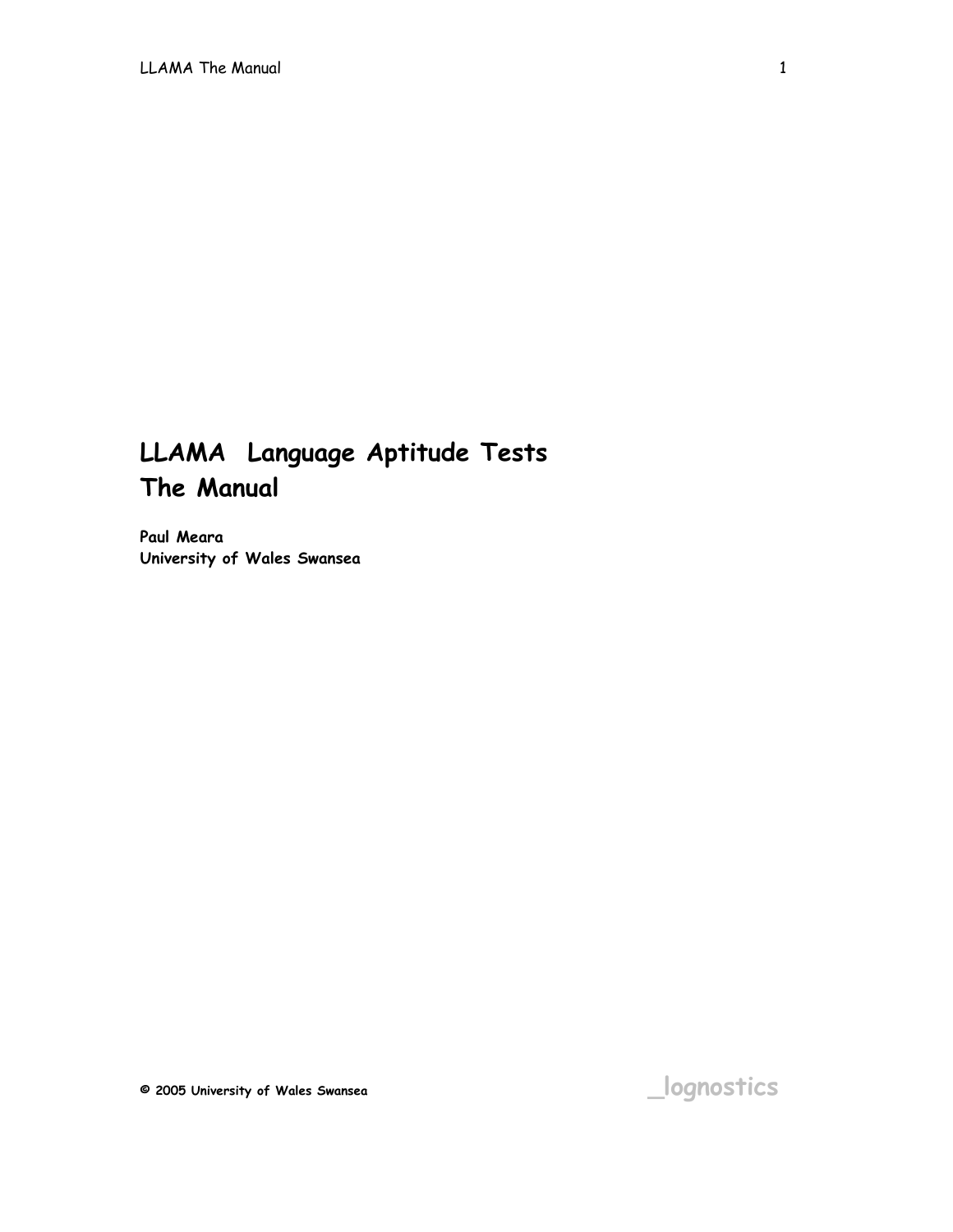## **1: INTRODUCTION**

The materials described in this manual have grown out of a series of projects carried out by students of English Language and Linguistics at the University of Wales Swansea. The materials are a set of exploratory tests designed to assess aptitude for learning foreign languages. The tests are loosely based on pioneering work by John Carroll (e.g. Carroll and Sapon 1959) but over years we have been running these projects, the design of the tests has significantly diverged from the originals on which they were based. Our first attempt at works in this area appeared as Meara, Milton and Lorenzo-Dus (2002). That publication included a set of five tests, unimaginatively named Lat\_A, Lat\_B, Lat\_C, Lat\_D and Lat\_E. The most successful of these tests were Lat  $B$ , a test of vocabulary learning, Lat  $C$ , a test of grammatical inferencing, and LAT\_E, a test of the sound-symbol associations. Lat\_A, a self-test of phonetic memory and Lat\_D, a test of memory for unusual sound sequences, were less satisfactory.

Since the publication of MM&L-D in 2002, we have been surprised by how much interest these tests generated in the research community. A number of colleagues asked us if it would be possible to adapt the tests for people whose first language was not English, and this resulted in Swedish, Hungarian and French versions of the tests. However, we subsequently got requests from Japan, Greece, Russia and Georgia to produce versions of the test in languages which did not use the Roman alphabet. Our attempts to rework the program code to cope with these problems were not entirely successful. An additional problem that developed as the take-up of the tests expanded was that some of the materials developed as part of the original tests turned out to be familiar to potential testtakers. For example, one of the 2002 tests contained materials loosely based on Polish, and on Turkish. These languages are not widely recognised in the UK, but are, of course, more familiar to test-takers whose L1 is Hungarian or Azeri. These problems prompted us to develop a version of the tests which was to a large extent independent of the L1 of the test-takers. The Llama tests are the result of this work.

Three new tests are presented in this collection of LLAMA tests.

Llama\_B is a new version of the original Lat\_B tests. It is based on picture stimuli, rather than the verbal stimuli of the original Lat\_B.

Llama\_F is a new version of the original Lat\_C tests. It too is based entirely on picture stimuli, and has eliminated the need for an L1 data-base.

Llama\_D is a new version of the original Lat\_D tests. The 2002 version of this test used stimuli loosely based on Turkish, which has turned out to be familiar to many of our test takers. The new version uses stimuli based on a dialect of a language spoken in Northern Canada. The new sound strings are actually phonetic realisations of these words generated by a speech engine, and they therefore differ significantly from any language that the test takers are likely to know in practice, unless they have extensive familiarity with the languages of North West British Columbia.

# **2: INSTALLING THE PROGRAMS**

The programs that comprise the LLAMA suite can be down-loaded from the \_lognostics web site:<http://www.swan.ac.uk/cals/calsres/lognostics.htm>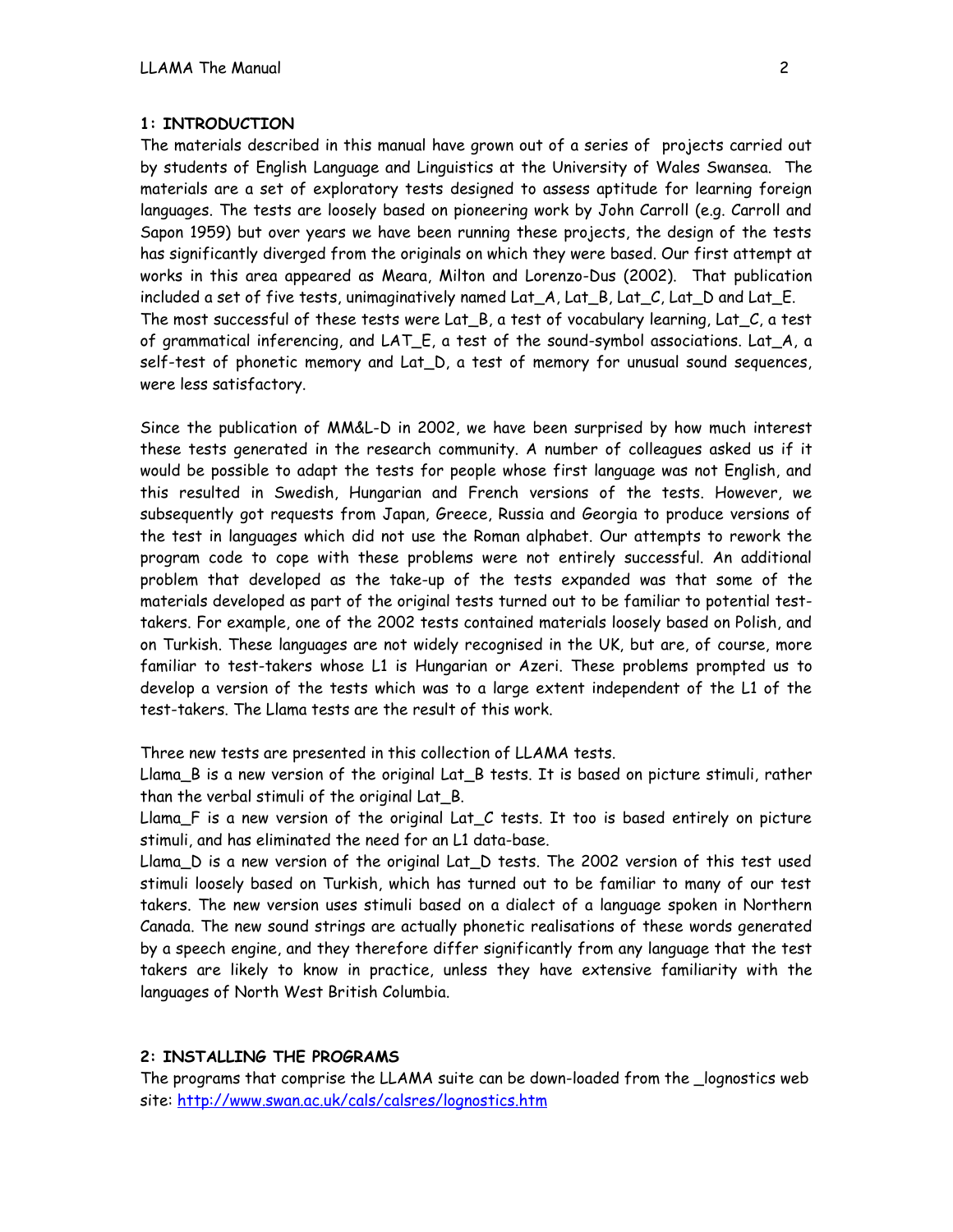Each of the Llama programs is downloadable separately, and it is only necessary to download this manual and the programs that you actually want to use. (In previous version, you had to download the entire -very large- suite of programs.) As a result, the programs are slightly redundant. If you download two or more programs, you will be asked if you want to replace some files that exist already. Answer NO to this question.

The programs are supplied in the form of a zip file. Each file contains: Llama  $X.exe$  an executable file which actually runs the test (where  $X=b$ ,d,or f) Llama\_X\_res a folder that contains sound files and images used by the test Llamadat.txt a text file that stores data from the LLAMA tests

To download the programs, go to the \_lognostics download page and click on the relevant links. This will download a copies of the zip files to your computer. Place these files in a convenient directory. We recommend that you place them in a directory called **c:\lognostics\llama**

This will usually avoid problems that arise with different versions of the Windows operating system.

Next, unzip the programs using a utility program like WinZip. This will unpack the programs for you. When the programs have been unpacked, you should have a folder called c:\lognostics\llama that looks something like this:



No other files are saved as part of the installation progress, and no changes are made to your computer's registry or configuration settings.

If you need to delete the programs, simply move them to the recycle bin.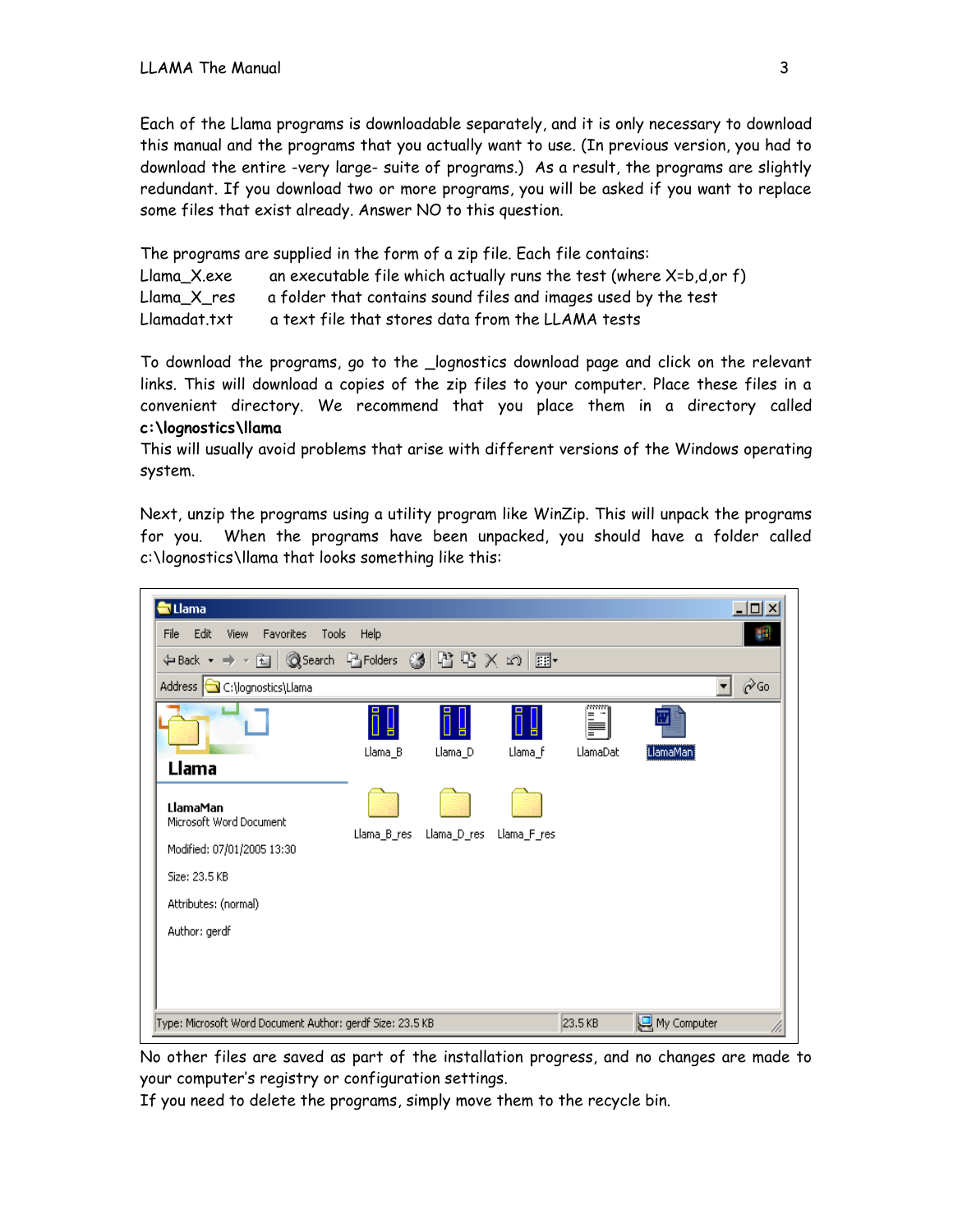#### **3: RUNNING THE PROGRAMS**

The Llama programs are designed to run under the Windows operating system. They should work with Windows 2000 and Windows XP. The programs do not run on Macintosh or other operating systems. We are looking at the possibility of developing Linux versions.

The LLAMA programs are written in a spare programming style that minimises the use of on-screen instructions. All the programs follow a similar sequence of events, however. In order to begin the program you must enter your name in the boxes at the top of the screen, and click the arrow alongside your name to begin the test. Testing starts immediately. You continue the test until you reach the conclusion, at which point your score will be displayed on the test screen. You then exit the test. Generally speaking, the test will force you to follow this sequence. A full set of instructions is provided in this manual for each test. You will also find on-screen help in the form of a small blue and yellow icon which indicates what you have to do next. Explanations for these icons will be found in the documentation for each test. Depending on the conditions under which you use the LLAMA programs, you may want to develop a formal set of instructions in the L1 of your test-takers. The best way to do this is to familiarise yourself with the tests and write your own instructions for your students. You probably know them better than anybody else does.

When you run a LLAMA program, data is automatically saved to the LlamaDat.txt file. This is a simple text file that records the scores of any test user. The data is stored as a simple text file, and you can read it using any word-processor. The simplest thing is to open this file in Notepad, in which case, you will find a file that looks like this:

| File Edit Format Help                                                                                                                                                                   |  |
|-----------------------------------------------------------------------------------------------------------------------------------------------------------------------------------------|--|
|                                                                                                                                                                                         |  |
| data file for Llama<br>BonNa Llama_D    65: 01/11/1798<br>Napoleon Bonaparte<br>Maximilien Robspierre<br>RobMa Llama_D 85: 01/11/1798<br>Dange Llama_F 20: 01/11/1798<br>Georges Danton |  |

These data indicate that Napoleon Bonaparte took the Llama\_D test on 01/11/1798 and scored 65%. Maximilien Robespierre took the same test on 10/11/1798 and scored 85%. Georges Danton took the Llama\_F test on 12/11/1798 and scored 20%.

If you require something more formal than this basic record, then you can use the LATRDR program, also downloadable from the \_lognostics site.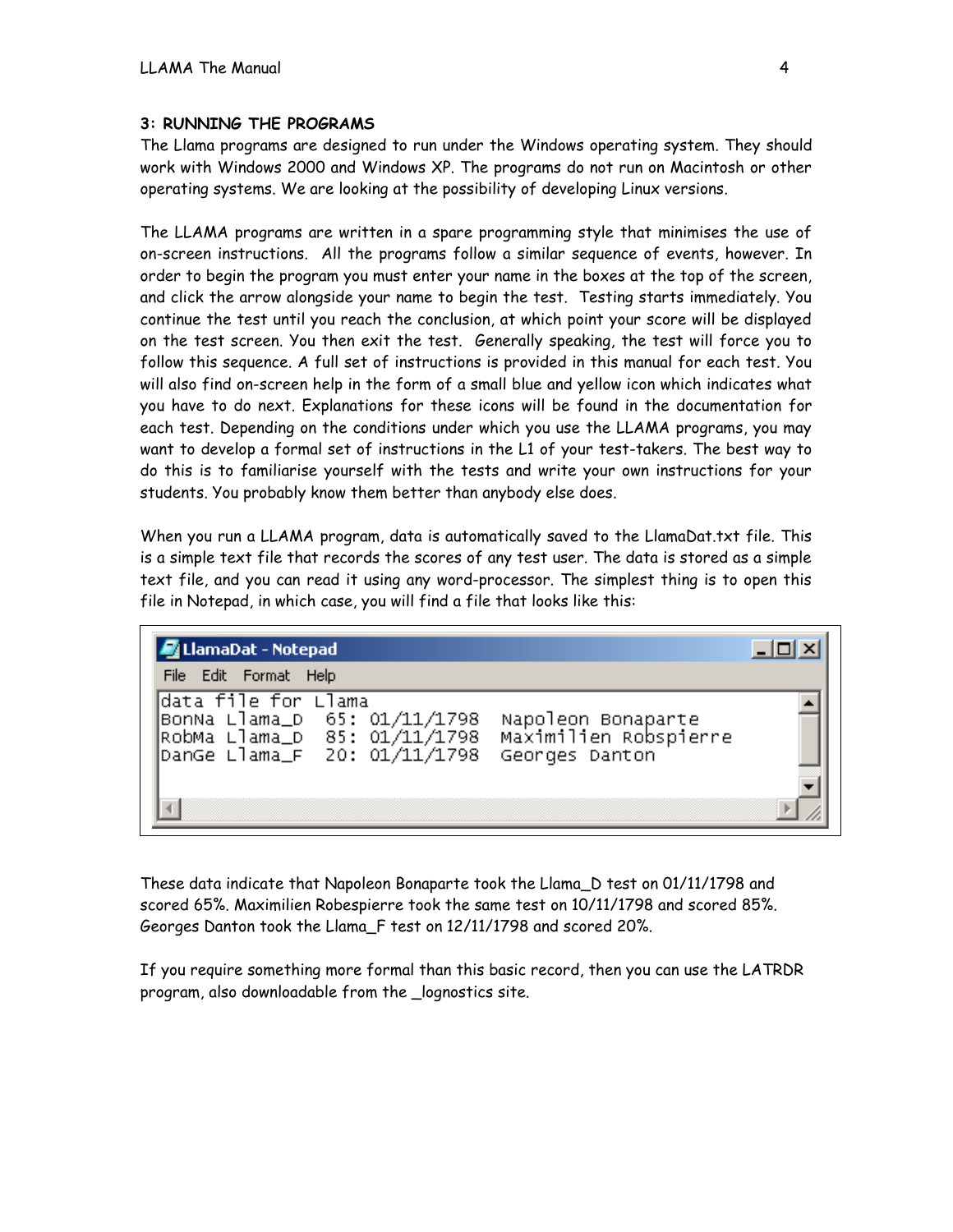# **4: LLAMA\_B A vocabulary learning task**

## **background**

**Llama\_B** is a simple vocabulary learning task, which measures your ability to learn relatively large amounts of vocabulary in a relatively short space of time.

The program is loosely based on the original vocabulary learning subtask of Carroll and Sapon (1959), but uses a completely new interface. This version no longer requires any L1 input, so the test is suitable for use with testees of any L1. The words to be learned are real words taken from a Central American language, and they are arbitrarily assigned to the target images.

# **running LLAMA\_B**

Click on the LLAMA\_B icon. This opens the program, and presents you with the screen below.



All the LAT programs share a set of common design features.

The panel immediately below the program title contains any parameters that you may wish to vary before you start test. For LLAMA\_B there are two parameters that you can adjust.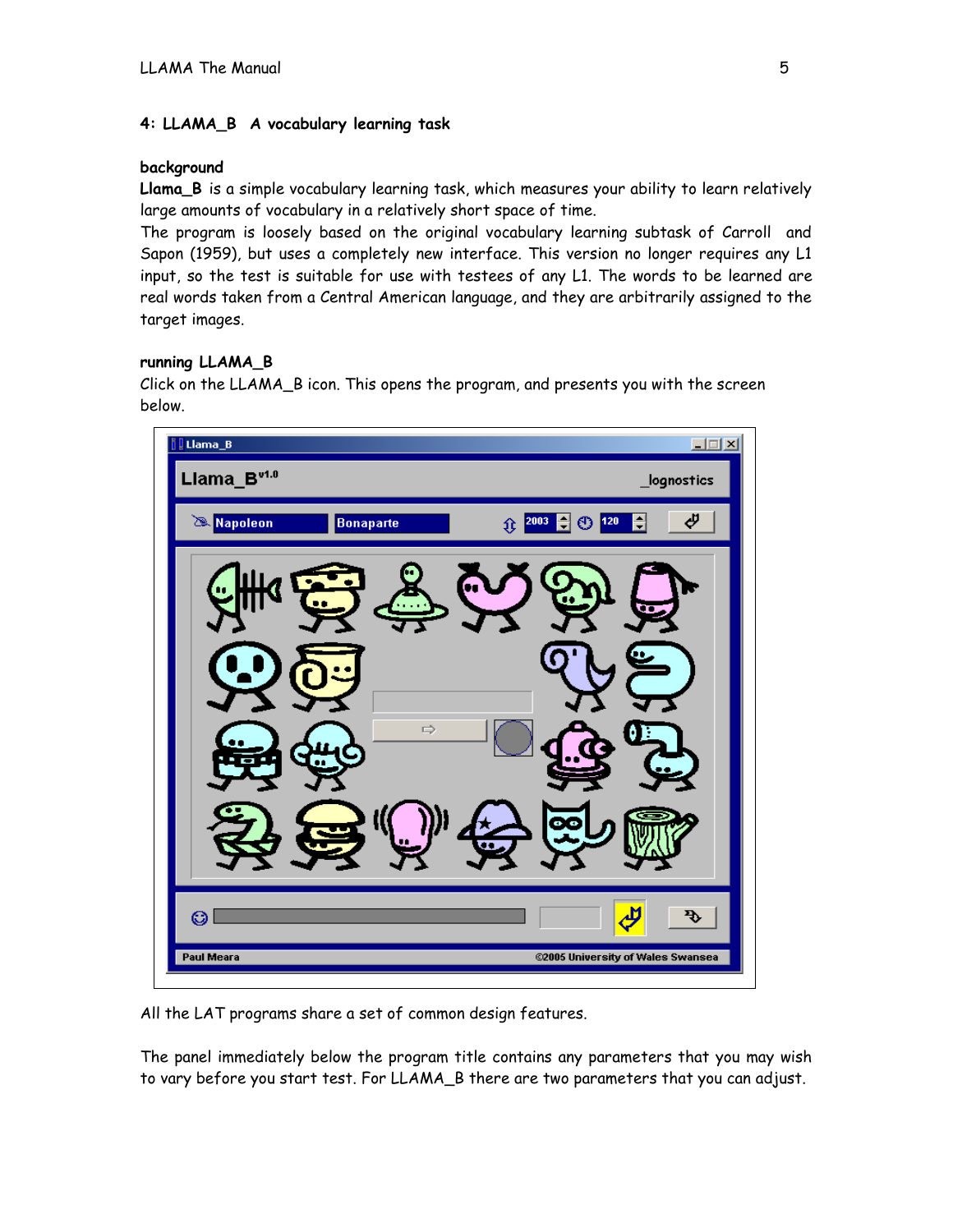- The box marked  $\hat{P}$  controls the randomisation sequence of the program. If you change the number in box, by clicking the up or down arrows, then the order in which the words are tested is changed. This can be useful if you want to make sure testees don't just learn off by heart a particular testing sequence.
- The box marked  $\oplus$  controls the length of time you have to learn the words in the test. The number in the box tells you the number of seconds you have available for the test. This is normally set at 120 secs, i.e. two minutes. You can adjust this figure by clicking on the up or down arrows on the box. You will not normally want to adjust the time available for the test. However, a very short time – e.g. 20 seconds can be useful for demonstration purposes, and this is the main reason why this facility is provided.

Once you have reset the program parameters, you can initialise the program by entering

your name in the two boxes marked  $\geq$ . The LLAMA programs use this information to generate a code that identifies your personal data.

You start the program by clicking the  $\mathcal P$  button in the start panel.

Clicking this button starts the timer, and activates the buttons in the main panel. Click on one of these buttons, and the program will display in the centre of the panel the name of the object that you clicked.

**Your task** is to learn the names of as many of the twenty objects as you can in the time available. You can click the objects as many times as you like, but you should not take notes as you work.

The clock in the centre of the main panel shows how much time you have left to complete the task.

When your time is up, the program will warn you by playing a bleep sound, and all the main buttons will be deactivated.

You can start the test sequence by clicking the  $\Rightarrow$  button.

When you do this, the program will display the name of an object in its central panel, and wait for you to identify the correct object by clicking on it.

The program gives you feedback in the form of a *ding* for a correct answer, and a *bleep* for a wrong answer.

The screen displays your score as you work through the test.

## **Results**

At the end of the test, your score is displayed on the bottom panel.

Scores for LLAMA\_B range between 0 and 100. Scores should be interpreted as follows:

| $0 - 20$ | a very poor score                             |
|----------|-----------------------------------------------|
| 25-45    | an average score; most people score within    |
|          | this range                                    |
| 50-70    | a good score                                  |
| 75-100   | an outstandingly good score. Few people       |
|          | manage to score in this range unless they are |
|          | using a formal mnemonic system.               |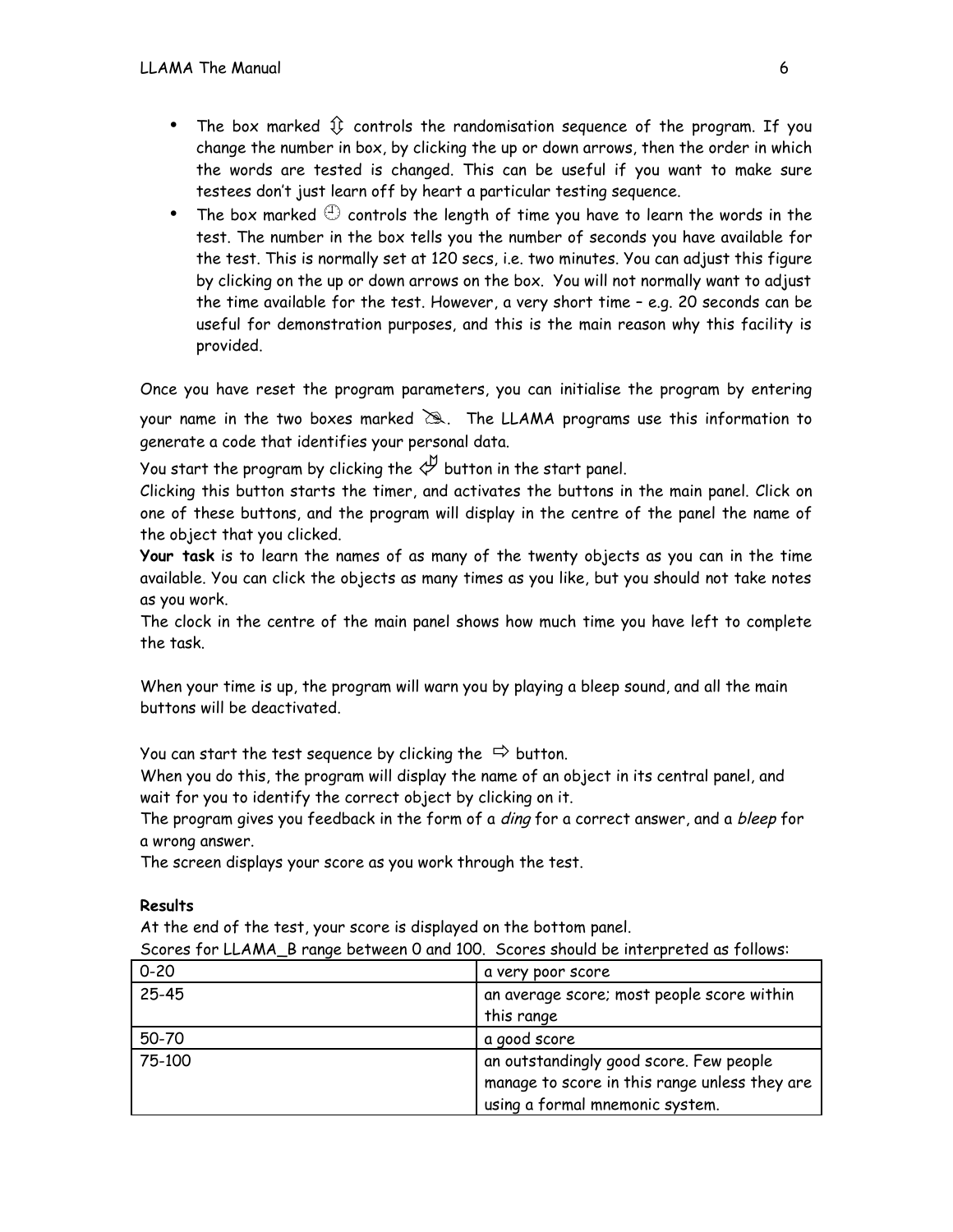#### **Background Research**

LLAMA\_B is currently being evaluated as part of the LLAMA Project at University of Wales Swansea. This project is designed to teach research skills to undergraduates by getting them to work on real research projects with commercial applications.

A full report will be published on the project website: http://www.swan.ac.uk/cals/calsres/llama/

#### **Summary instructions:**

All the LLAMA programs carry a small box which tells you which button to click next. For LLAMA\_B these indicators are as follows:

|              | fill in your personal details and start the program                      |
|--------------|--------------------------------------------------------------------------|
| 8            | timer has started; click the objects to discover<br>what they are called |
| ⇨            | Click this button to start the test phase                                |
| $\leftarrow$ | Select your answer                                                       |
| ⇨            | Continue the test                                                        |
|              | Click to exit the test and record your score                             |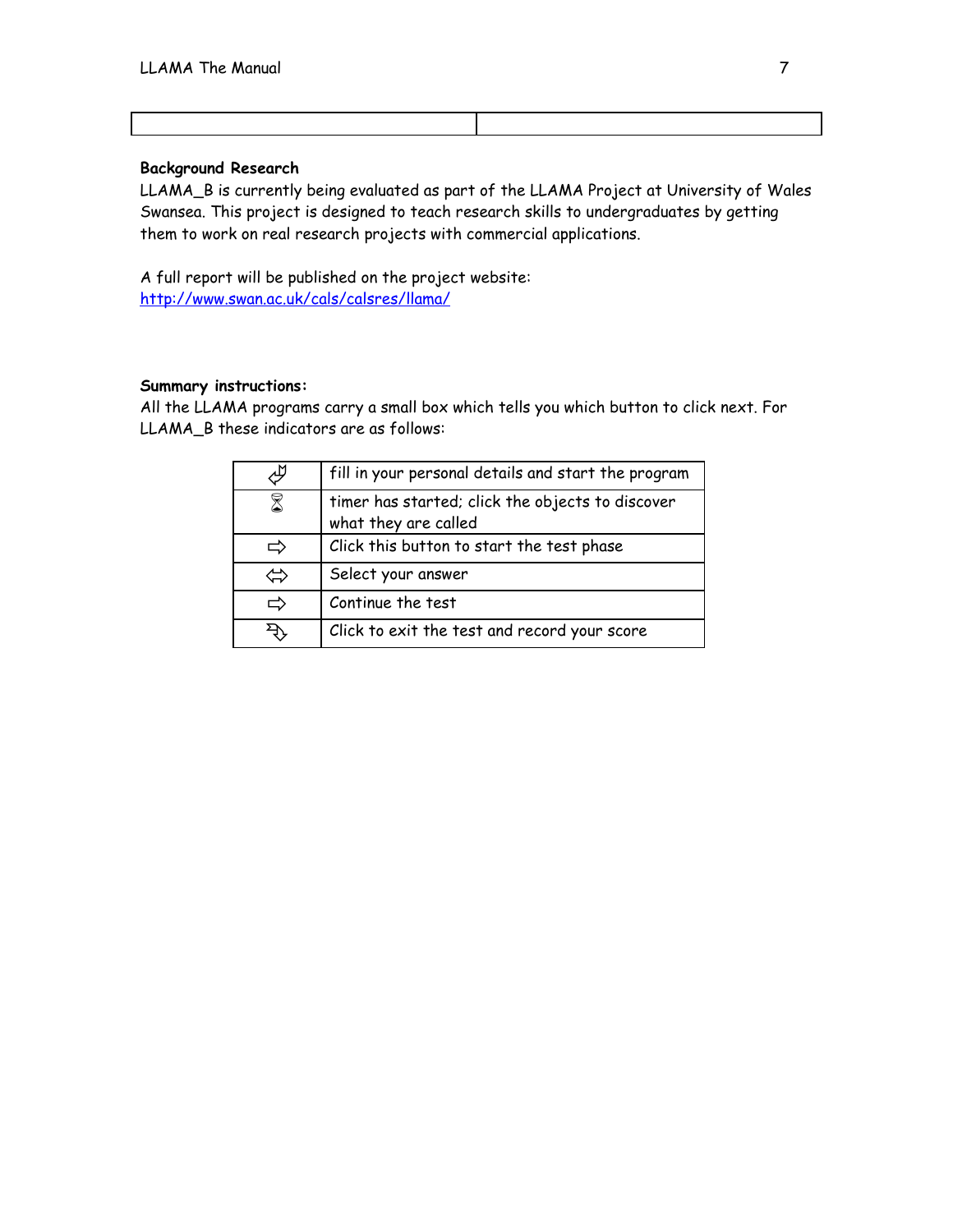#### **5: LLAMA\_D A sound recognition task**

#### **background**

**Llama\_B** is a new task that does not appear in the work of Carroll and Sapon (1959). It is designed to test if you can recognise short stretches of spoken language that you were exposed to a short while previously.

The program is loosely based on work by Service (e.g.Service 1992; Service and Kohonen 1995) and it also owes something to Speciale (Speciale, Ellis and Bywater 2004) . These writers suggest that a key skill in language ability is your ability to recognise patterns, particularly patterns in spoken language. If you can recognise repeated patterns, then you are more likely to be able to recognise words when you hear them for a second time. This helps you to acquire vocabulary. It also helps you to recognise the small variations in endings that many languages use to signal grammatical features.

The sound sequences used in this program are computer generated. The words they are based on are the names of flowers and natural objects in a British Columbian Indian language. The sounds have been synthesised using the AT&T Natural Voices (French). This makes for a difficult set of stimuli which are unlikely to be recognised as belonging to any major language family.

#### **running LLAMA\_D**

Click on the Llama\_D icon. This opens the program, and presents you with the screen below.

| <b>J</b> Llama_D        |                  | $\Box$                               |
|-------------------------|------------------|--------------------------------------|
| Llama_D <sup>v1.0</sup> |                  | _lognostics                          |
| <b>Napoleon</b><br>শে   | <b>Bonaparte</b> | Ď                                    |
| ☑                       |                  |                                      |
| e                       | $\Rightarrow$    | O                                    |
| رلہ                     |                  |                                      |
| Paul Meara              |                  | (c) 2005 University of Wales Swansea |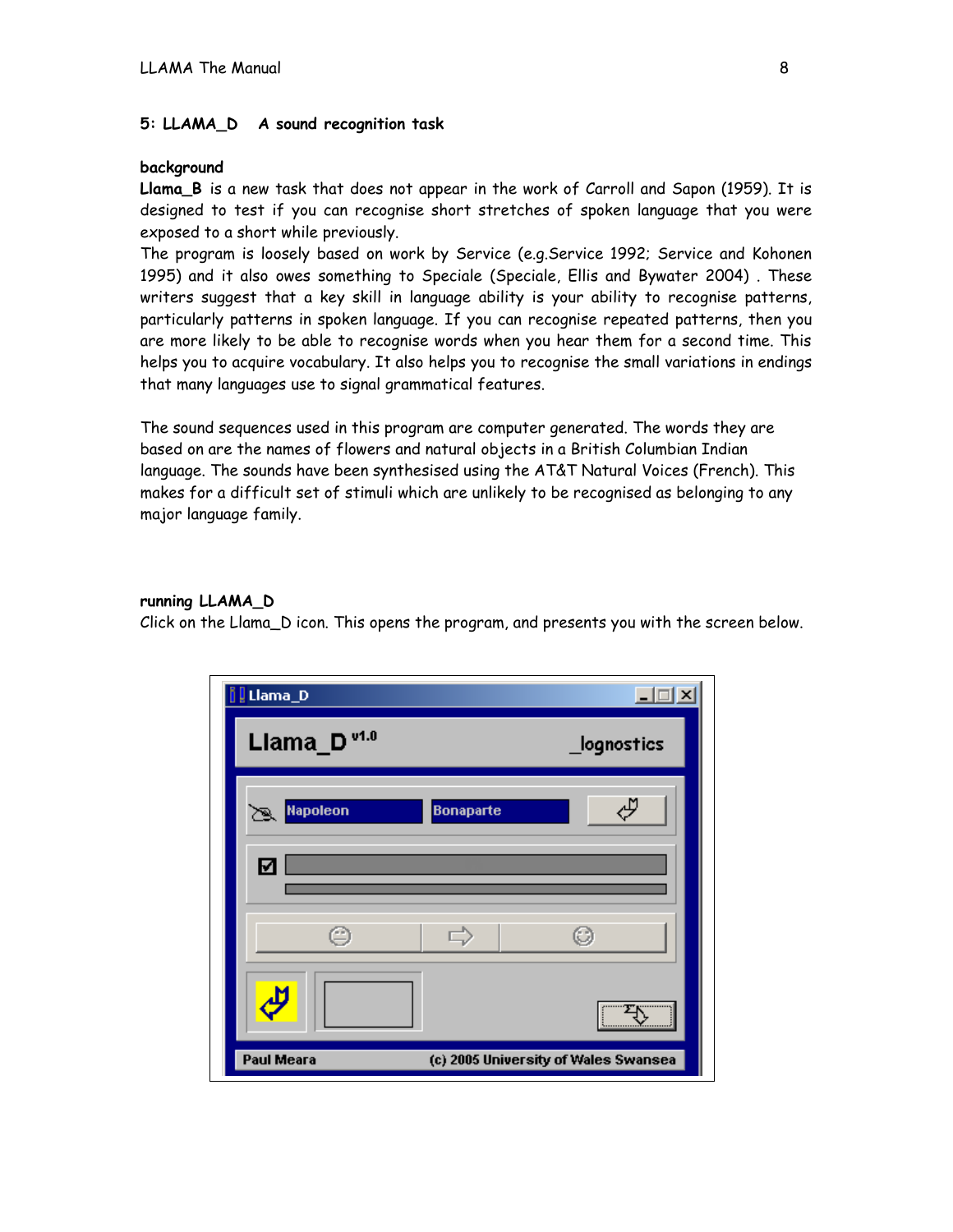All the LAT programs share a set of common design features.

You initialise the program by entering your name in the two boxes marked  $\geq$ .

The LLAMA programs use this information to generate a code that identifies your personal data.

You start the program by clicking the  $\mathcal P$  button in the start panel.

Clicking this button causes the program to play a set of 10 words in a language that are unfamiliar to you.

**Your task** is to listen carefully to these words. In the test phase of the program, you will hear these words alongside other words that you have not heard before. You score points for recognising the words that are repeated in both parts of the program.

When the program has finished playing all the new sounds, you will hear a bleep sound, and the buttons on the main panel will be activated.

Click the  $\Rightarrow$  button to hear the next word.

If you think it is a word that you have already heard, click the  $\mathbb \odot$  button.

If you think that is is a word you have not heard before in this test, click the  $\mathrel{\circleddash}$  button. You score points every time you are right, but you will lose points if you make a wrong judgement.

The program gives you feedback in the form of a ding for a correct answer, and a bleep for a wrong answer.

The screen displays your score as you work through the test, and shows you haw many items you still have to complete.

# **Results**

At the end of the test, your score is displayed on the bottom panel. Scores for LLAMA\_D range between 0 and 100. Scores should be interpreted as follows:

| $0 - 10$  | a very poor score                          |
|-----------|--------------------------------------------|
| $15 - 35$ | an average score; most people score within |
|           | this range                                 |
| 40-60     | a good score                               |
| 75-100    | an outstandingly good score. Few people    |
|           | manage to score in this range.             |
|           |                                            |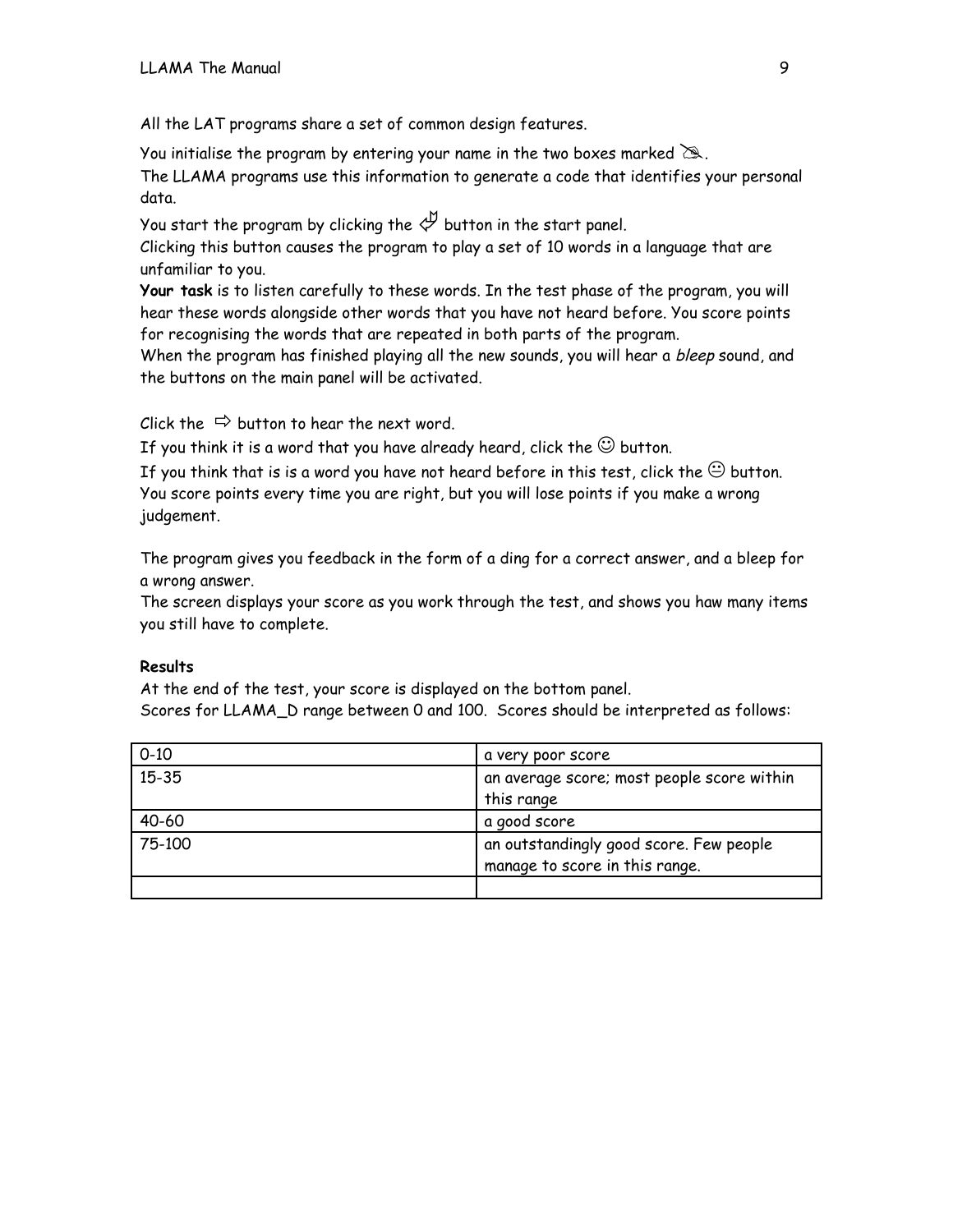# **Background Research**

LLAMA\_D is currently being evaluated as part of the LLAMA Project at University of Wales Swansea. This project is designed to teach research skills to undergraduates by getting them to work on real research projects with commercial applications.

Llama\_D is based on our earlier Lat\_D programs. There were two versions of Lat\_D: v1.0 used sequences of Polish words, while v2.0 used sequences of Turkish words. Both programs worked well under normal conditions of use. However, increased international use of the programs caused problems with the target languages: Poland is a popular camping destination for your young Europeans, and this meant that many testees had some exposure to Polish. At the same time, our Russian colleagues had extensive exposure to Turkic languages. The choice of a NorthAmerican Indian language for Llama\_D is intended to avoid these problems.

A full report of the formal evalaution of Llama\_D will be published on the project website: <http://www.swan.ac.uk/cals/calsres/llama/>

## **Summary instructions:**

All the LLAMA programs carry a small blue and yellow box which tells you which button to click next. For LLAMA\_D, you will find this box in the bottom left-hand corner of the display. The indicators are as follows:

|         | fill in your personal details and start the program                                              |
|---------|--------------------------------------------------------------------------------------------------|
| $\odot$ | listen to the sound file                                                                         |
| ⇨       | start the test phase                                                                             |
| ⇔       | Select your answer: $\bigcirc$ = a new word;<br>$\odot$ = a familiar word you have heard already |
|         | play the next test word                                                                          |
|         | Click to exit the test and record your score                                                     |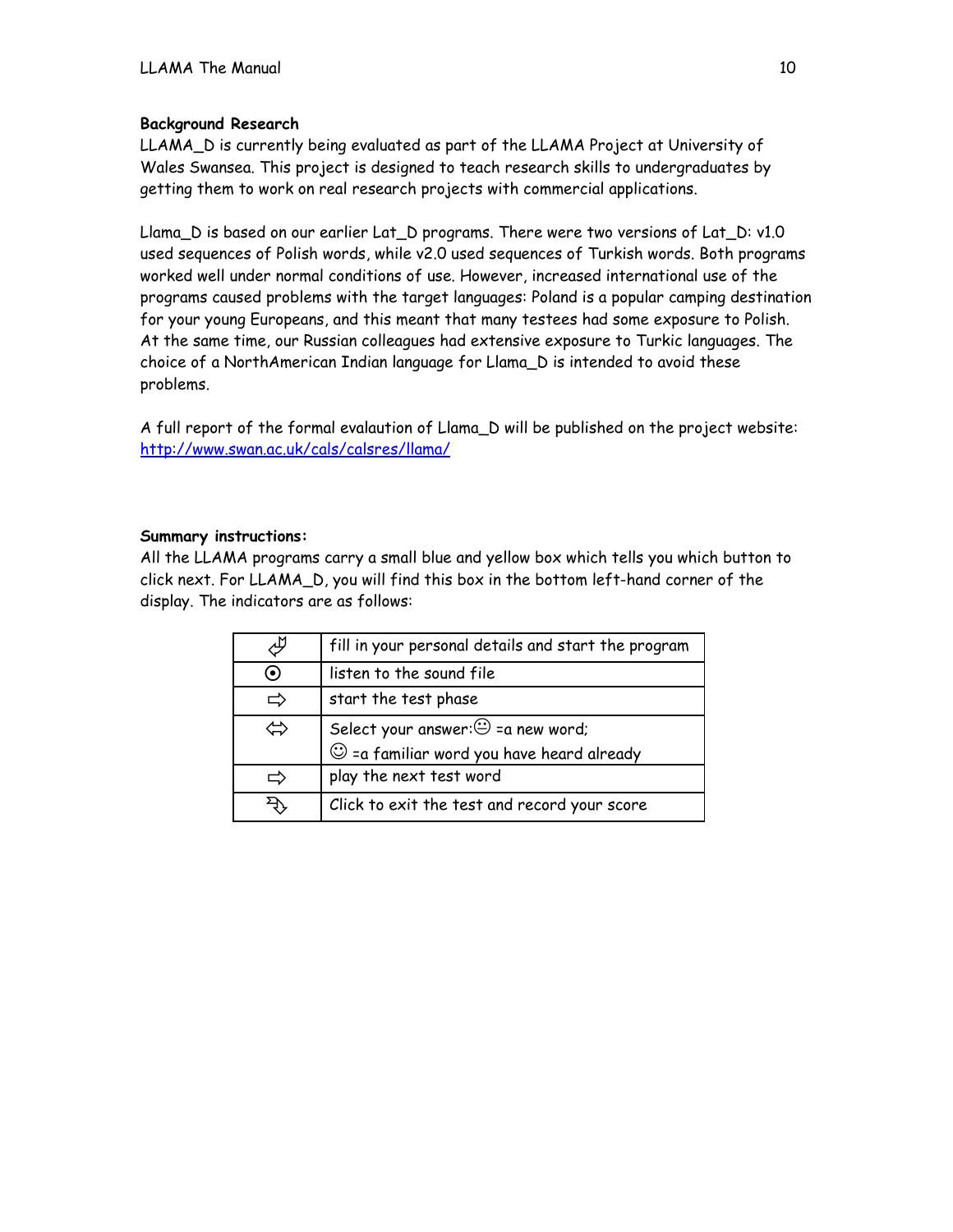# **6: LLAMA\_E A sound~symbol correspondence task**

## **background**

**Llama\_E** is virtually unchanged from our original Lat\_E sound~symbol correspondence task. It presents a set of 22 recorded syllables, along with a transliteration of these syllables in an unfamiliar alphabet. Your task is to work out the relationship between the sounds you hear and the writing system.

Lat E worked well in our original evaluation of the tests, and was particularly good at picking out learners who were able to dissociate sounds from the way they are normally written in English. A number of small changes have been made in the new version. These mostly concern the way the data is stored and recorded, and should therefor be invisible to the user. However, we have also changed the way the test is scored, in order to bring it in line with the other tests in this set.

# **running LLAMA\_E**

click on the llama\_E icon. This opens the program and presents you with the screen shown below.



All the LLAMA programs share a set of common design features.

The panel immediately below the program title contains any parameters that you may wish to vary before you start test. For LLAMA\_E there is just one parameter that you can adjust.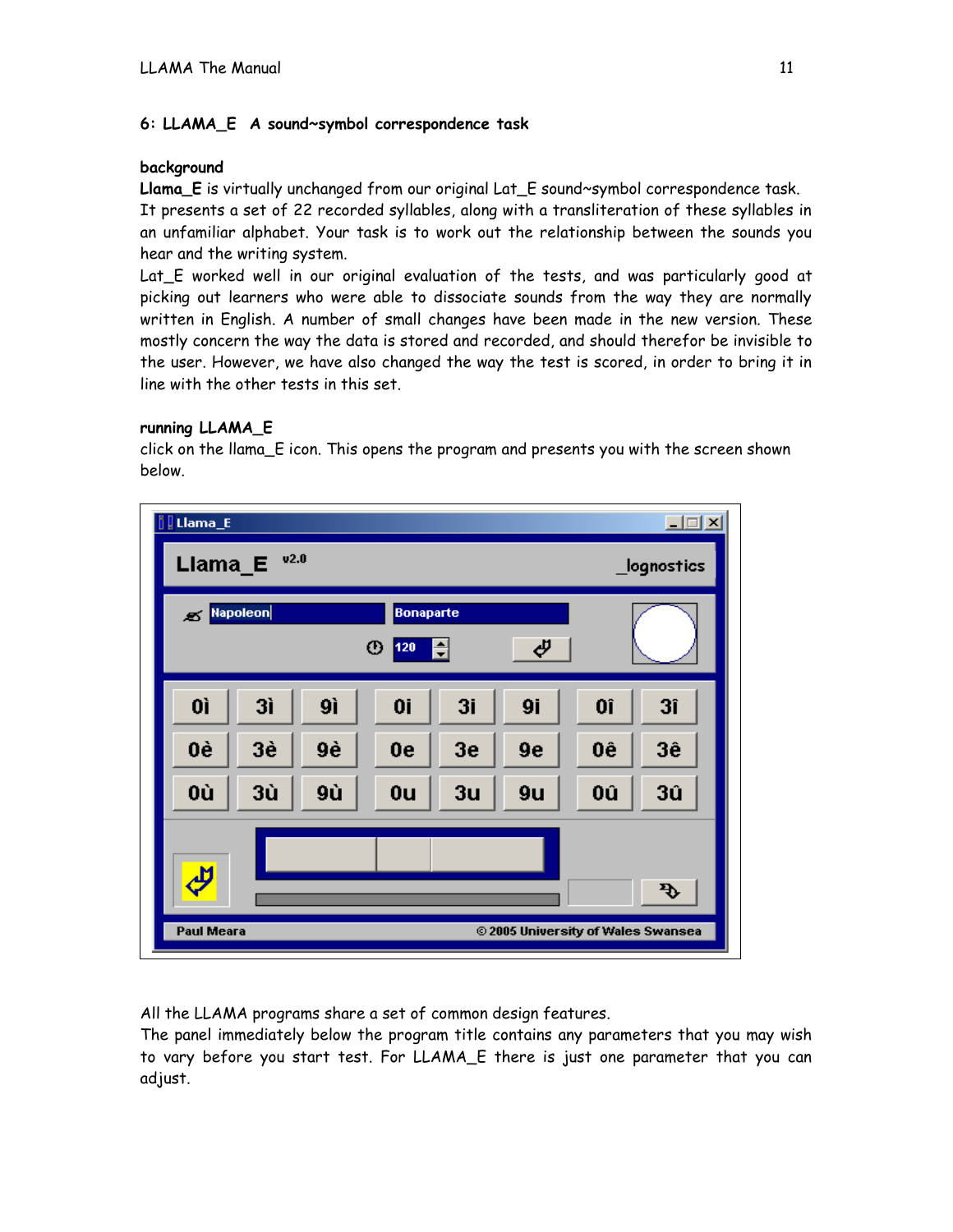• The box marked  $\oplus$  controls the length of time you have to learn the links between the sounds you are going to hear and their spelling. The number in the box tells you the number of seconds you have available for the test. This is normally set at 120 secs, i.e. two minutes. You can adjust this figure by clicking on the up or down arrows on the box. You will not normally want to adjust the time available for the test. However, a very short time – e.g. 30 seconds can be useful for demonstration purposes, and this is the main reason why this facility is provided.

You initialise the program by entering your name in the two boxes marked  $\geq$ . The LLAMA programs use this information to generate a code that identifies your personal data. You start the program by clicking the  $\not \!\!\! \hookrightarrow$  button in the start panel. Clicking this button activates the array of buttons in the main panel panel, and starts the timer.

**Your task** is to use the time available to you to learn how the spelling system of this language works. You do this by clicking on the small buttons in the main panel. Each button plays a short sound file. The text on the button tells you how that particular sound is written in the language. You have two minutes for this phase of the program, and you can take any written notes that you need.

When program times out, you will hear a bleep to signal that you are entering the test phase.



Click the  $\Rightarrow$  button to start testing. This second phase is not timed.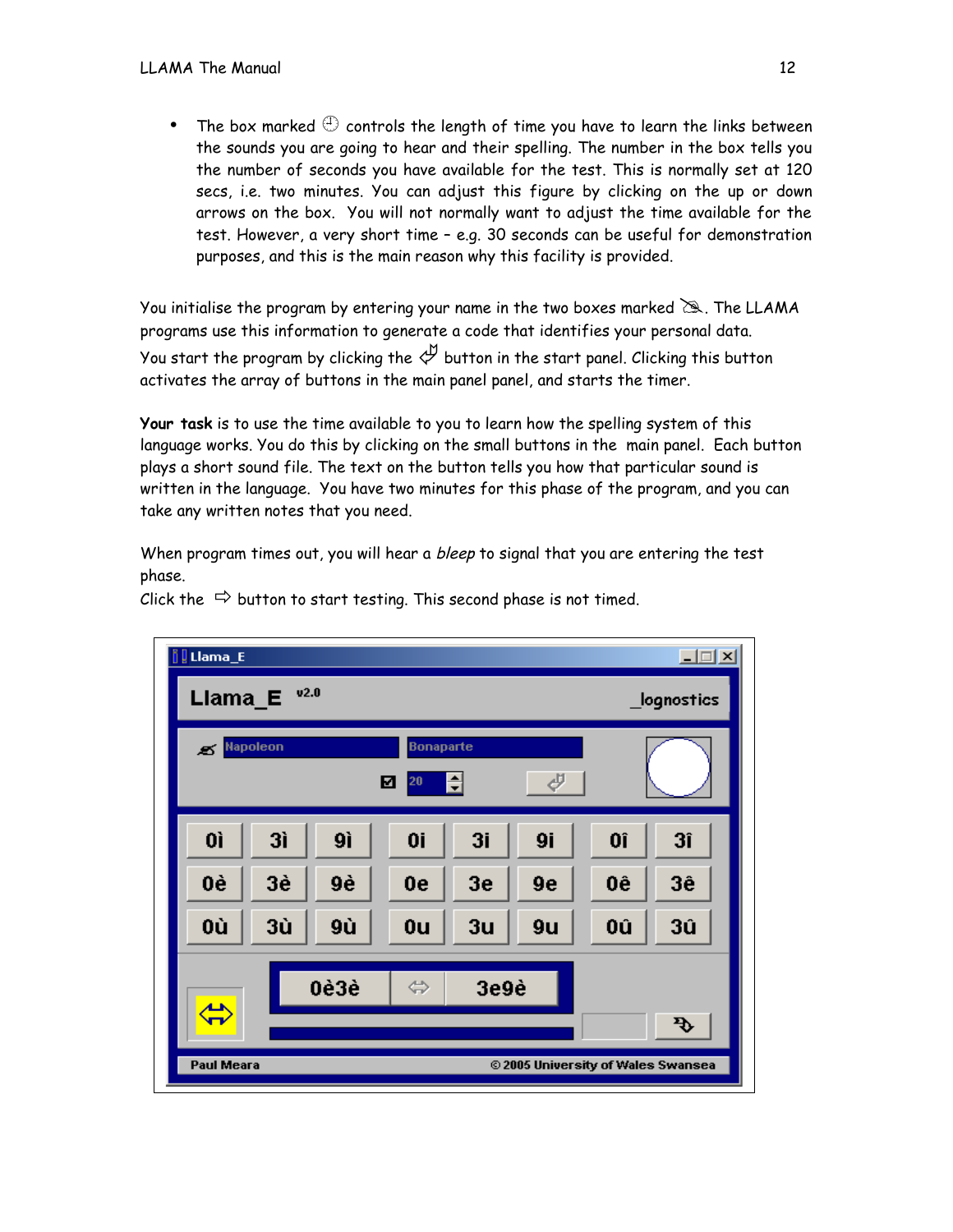Each time you click the  $\Rightarrow$  button the program will play a new word for you. At the same time, it displays two possible spellings for this word. In the screen shot above, the program has just played a sound file. It has also displayed two possible spellings **0è3è** and **3e9è**. One spelling is correct, the other is wrong. Click on the spelling that you think is correct. The program will give you feedback in the form of a *ding* for a correct answer, and a bleep for an incorrect answer. You will score points for every item you get right, and lose points for incorrect answers. The screen displays your score as you work through the test

Click the  $\Rightarrow$  button to see the next test item. There are twenty test items in total.

## **Results**

At the end of the test, your score is displayed on the bottom panel. Scores for LLAMA\_E range between 0 and 100. Scores should be interpreted as follows:

| $0 - 15$ | a very poor score, probably due to quessing                                                                            |
|----------|------------------------------------------------------------------------------------------------------------------------|
| 20-45    | an average score; most people score within                                                                             |
|          | this range                                                                                                             |
| 50-65    | a good score                                                                                                           |
| 75-100   | an outstandingly good score. Few people<br>manage to score in this range. Those who do<br>are mostly trained linguists |
|          |                                                                                                                        |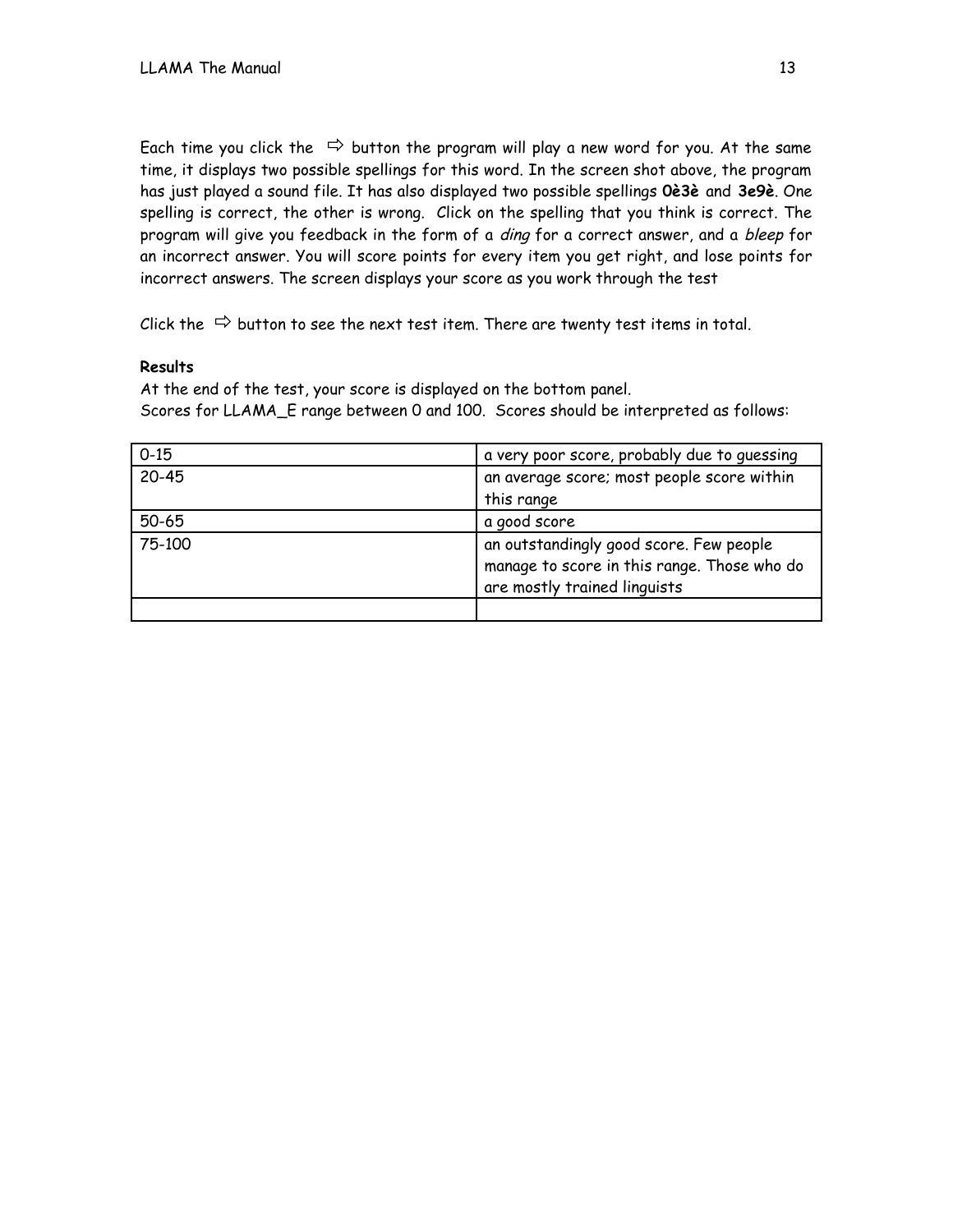# **Background Research**

LLAMA\_E is currently being evaluated as part of the LLAMA Project at University of Wales Swansea. This project is designed to teach research skills to undergraduates by getting them to work on real research projects with commercial applications.

Llama\_E is based on our earlier Lat\_E programs. The original LAT\_E program worked well in that it identified people who were easily fazed by an unfamiliar spelling system. Most of our testees produced scores which were close to chance levels. The test was also good at identifying analytical linguists – particularly those with formal training in phonetics.

Llama\_E differs from the sound~symbol correspondence test used by Carroll and Sapon in significant ways, and we don't know if the two tests produce equivalent data.

A full report of the formal evalaution of Llama\_F will be published on the project website: <http://www.swan.ac.uk/cals/calsres/llama/>

## **Summary instructions:**

All the LLAMA programs carry a small blue and yellow box which tells you which button to click next. For LLAMA\_E, you will find this box in the bottom left-hand corner of the display. The indicators are as follows:

|     | fill in your personal details and start the program                                                                                    |
|-----|----------------------------------------------------------------------------------------------------------------------------------------|
| 8   | the timer has started: use the time to learn as<br>much of the spelling system as you can. Click the<br>main panel buttons to do this. |
|     | start the test phase                                                                                                                   |
| رسي | Select your answer: choose one of the two<br>displayed words                                                                           |
|     | play the next test word                                                                                                                |
|     | Click to exit the test and record your score                                                                                           |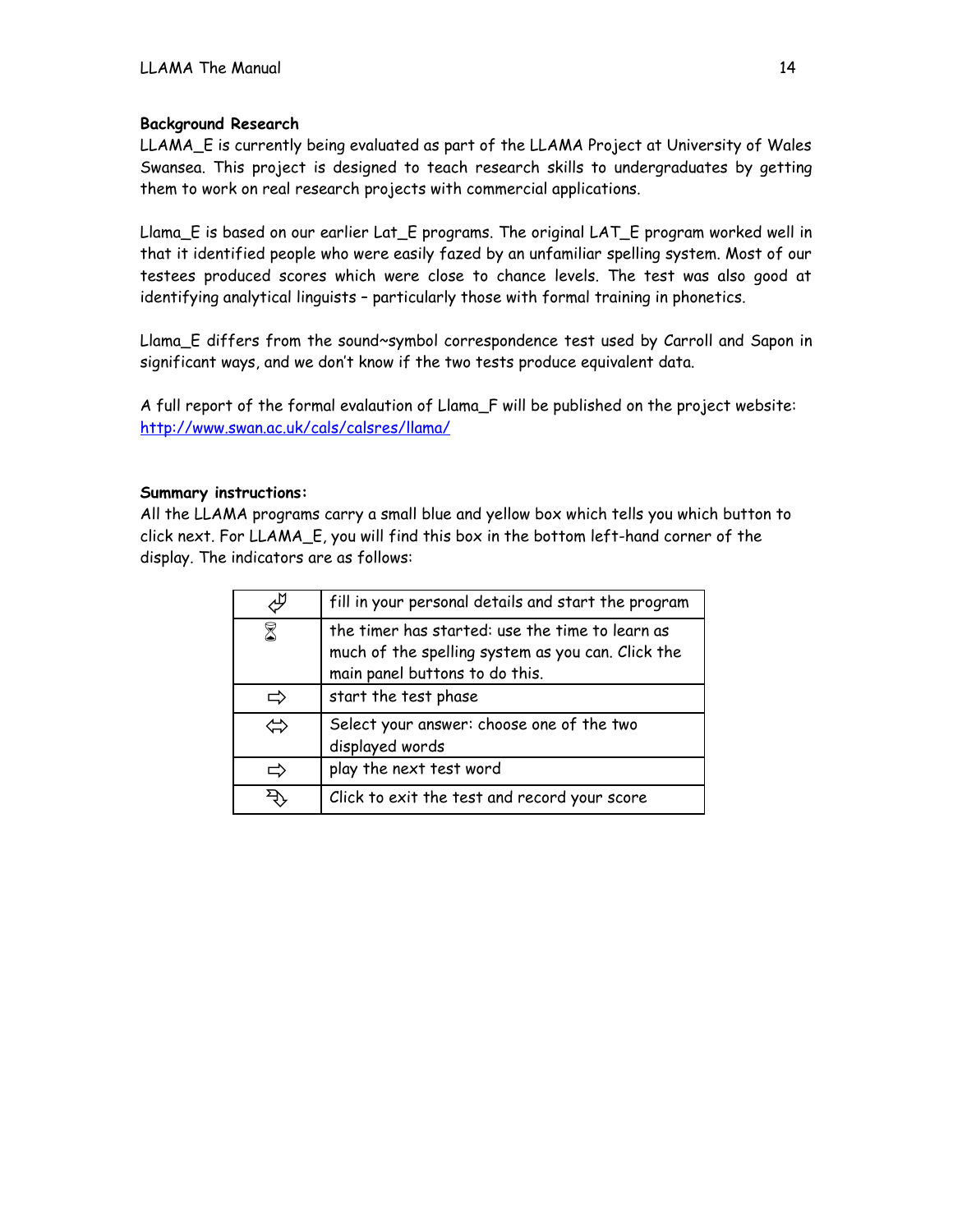# **7: LLAMA\_F A grammatical inferencing task**

#### **background**

**Llama\_F** is an updated version of our original Lat\_C task. Lat\_C was a simple grammatical inferencing test that presented you with sentences in an unknown language, and translations of these sentences in your L1. Your task was to work out the grammatical rules that operated in the unknown language.

Lat C worked extremely well in our original assessment of the tests, but it has become increasingly difficult to adapt this task to the needs of different L1 speakers. Llama\_F has therefore been designed with a new interface that requires no L1 input.

## **running LLAMA\_F**

Click on the LLAMA\_F icon. This opens the program, and presents you with the screen below.

| $\frac{1}{2}$ [ Llama_F<br>v0.2<br>Llama_F |               | $\Box$                                    |
|--------------------------------------------|---------------|-------------------------------------------|
|                                            |               | _lognostics                               |
| Napoleon<br>Ø                              | Bonaparte     | ⊕<br>즼<br>Φ<br>300                        |
|                                            |               |                                           |
|                                            |               |                                           |
|                                            |               |                                           |
|                                            | $\Rightarrow$ |                                           |
| ☺                                          |               | $\overline{\mathcal{F}}$<br>☺<br>$\vdots$ |
| Ø<br>Paul Meara                            |               | (c) 2005 University of Wales Swansea      |

All the LLAMA programs share a set of common design features.

The panel immediately below the program title contains any parameters that you may wish to vary before you start test. For LLAMA\_F there is just one parameter that you can adjust.

• The box marked  $\bigoplus$  controls the length of time you have to learn the grammar of the new language. The number in the box tells you the number of seconds you have available for the test. This is normally set at 300 secs, i.e. five minutes. You can adjust this figure by clicking on the up or down arrows on the box. You will not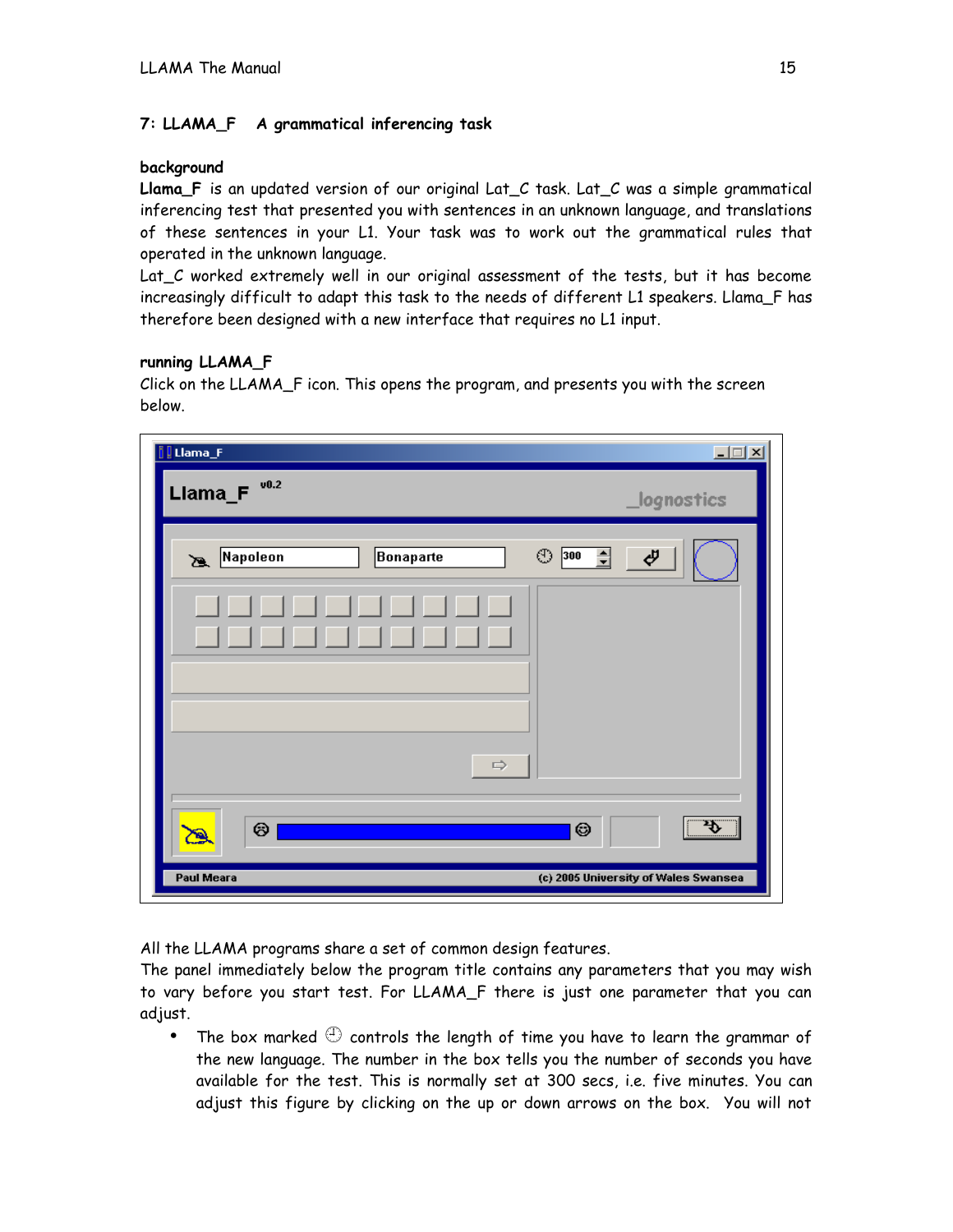normally want to adjust the time available for the test. However, a very short time – e.g. 60 seconds can be useful for demonstration purposes, and this is the main reason why this facility is provided.

You initialise the program by entering your name in the two boxes marked  $\geq$ . The LLAMA programs use this information to generate a code that identifies your personal data. You start the program by clicking the  $\overset{\mathcal{M}}{\leftarrow}$  button in the start panel. Clicking this button activates the array of buttons in the main panel panel, and starts the timer.

**Your task** is to use the time available to you to learn as much as you can about a new language. You do this by clicking on the small buttons in the main panel. For each button you click, a picture and a sentence that describes it will be displayed, as in the screen-shot below. **unak-ek eked-ilad** is the sentence that describes the picture. You have five minutes for this phase of the program, and you can take any written notes that you need.

| <b>Uama_F</b><br>Llama_ $F$ <sup>v0.2</sup> | $\Box$<br>_lognostics                |
|---------------------------------------------|--------------------------------------|
| Napoleon<br>Ø.                              | ⊕<br>긐<br>300<br>Ф<br>Bonaparte      |
|                                             | unak-ek eked-ilad                    |
|                                             | $\Rightarrow$                        |
| 8<br>⊕                                      | $\mathbf{\Phi}$<br>☺                 |
| Paul Meara                                  | (c) 2005 University of Wales Swansea |

When program times out, you will hear a bleep to signal that you are entering the test phase.

Click the  $\Rightarrow$  button to start testing. This second phase is not timed.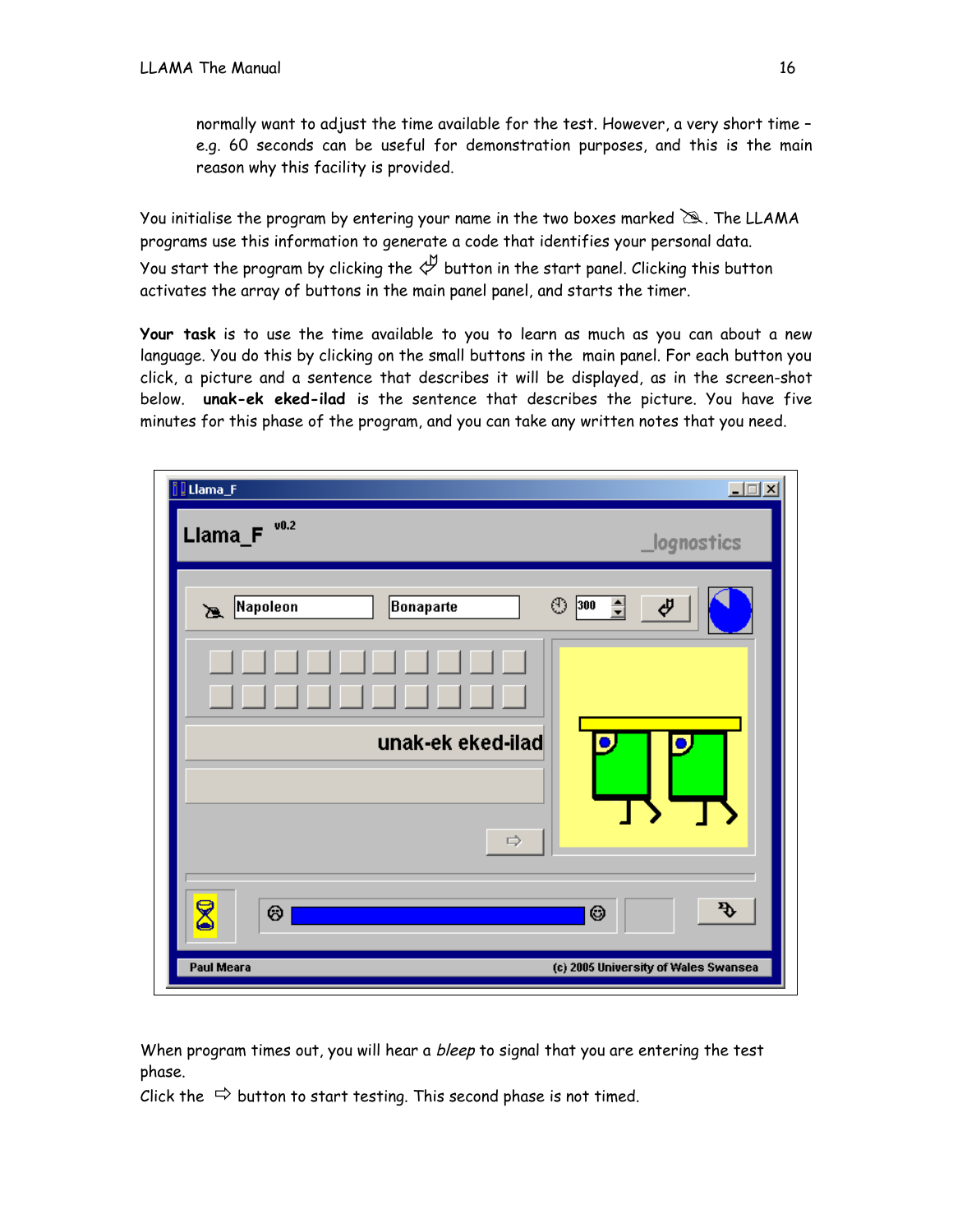During the test phase, the program will display a picture and two sentences. One sentence is grammatically correct, while the other contains a major grammar error. You have to click on the sentence that you think is correct. The program will give you feedback in the form of a ding for a correct answer, and a bleep for an incorrect answer.

Click the  $\Rightarrow$  button to see the next test item. There are twenty test items in total. The screen displays your score as you work through the test, and shows you haw many items you still have to complete.

# **Results**

At the end of the test, your score is displayed on the bottom panel. Scores for LLAMA\_F range between 0 and 100. Scores should be interpreted as follows:

| $0 - 15$  | a very poor score, probably due to quessing |
|-----------|---------------------------------------------|
| $20 - 45$ | an average score; most people score within  |
|           | this range                                  |
| 50-65     | a good score                                |
| 75-100    | an outstandingly good score. Few people     |
|           | manage to score in this range.              |
|           |                                             |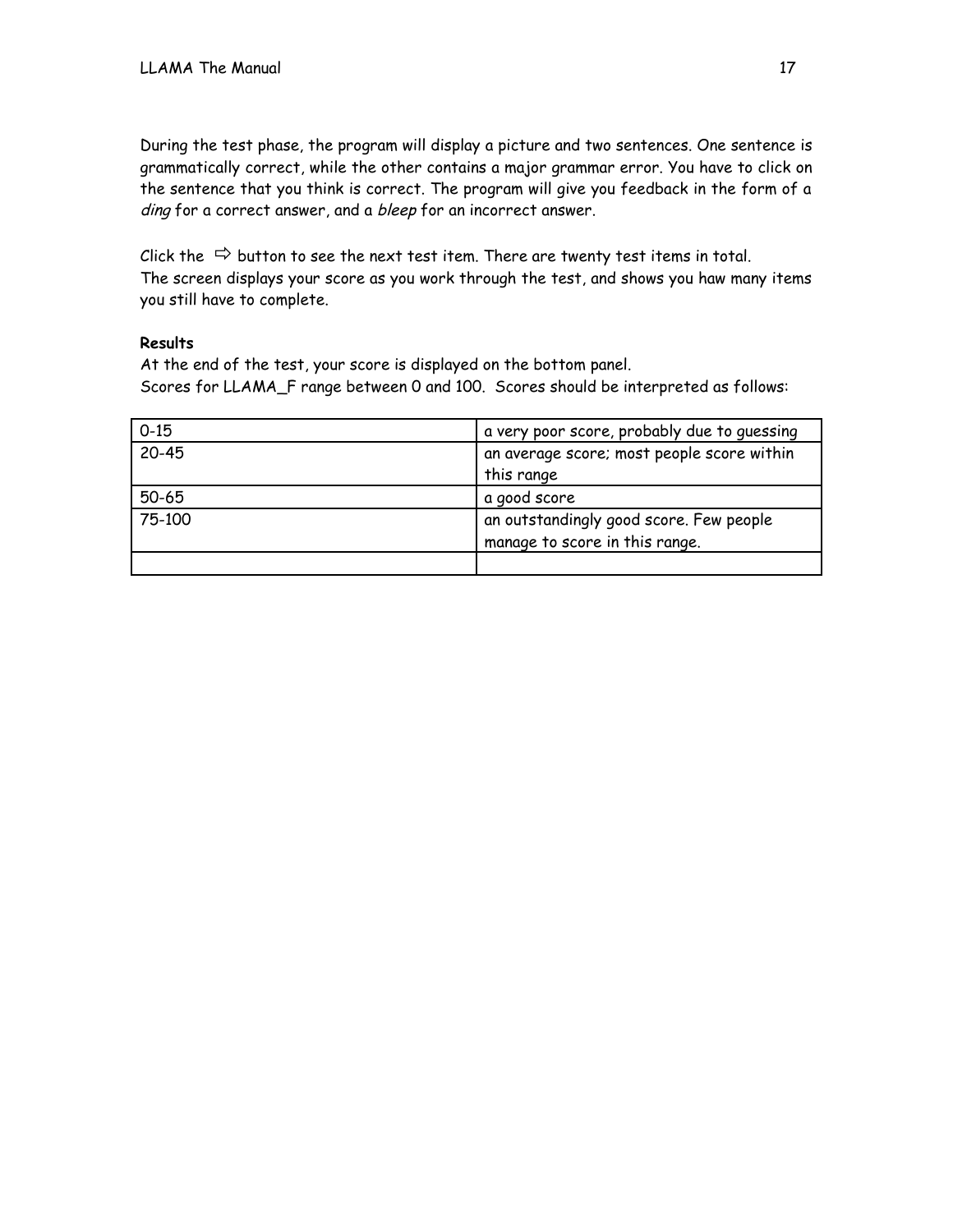# **Background Research**

LLAMA\_F is currently being evaluated as part of the LLAMA Project at University of Wales Swansea. This project is designed to teach research skills to undergraduates by getting them to work on real research projects with commercial applications.

Llama\_F is based on our earlier Lat\_C programs. The original LAT\_C program worked extremely well, and was particularly good at identifying outstanding analytical linguists. The only reason we have replaced it here is that it was becoming increasingly difficult to maintain the original program in a range of different languages. This version, Llama\_F does not require any L1 input, and it should work with L1\_speakers of any language.

Lat\_C was principally concerned with word order effects. Because of the limitations of the picture format, Llama\_F is primarily concerned with agreement features, with word order features taking a lesser role. The stimuli used Llama\_F are also more ambiguous than those used in our Lat\_C program. These factors combined make Llama\_F rather more difficult and challenging than the original program.

If your main purpose is to identify really good analytical linguists, then this test is a good place to start.

A full report of the formal evalaution of Llama\_F will be published on the project website: <http://www.swan.ac.uk/cals/calsres/llama/>

## **Summary instructions:**

All the LLAMA programs carry a small blue and yellow box which tells you which button to click next. For LLAMA\_F, you will find this box in the bottom left-hand corner of the display. The indicators are as follows:

|    | fill in your personal details and start the program                                                                             |  |
|----|---------------------------------------------------------------------------------------------------------------------------------|--|
| 8  | the timer has started: use the time to learn as<br>much of the langugae as you can. Click the main<br>paenl buttons to do this. |  |
|    | start the test phase                                                                                                            |  |
| Ĵ¢ | Select your answer: choose one of the two<br>displayed sentences                                                                |  |
|    | play the next test word                                                                                                         |  |
|    | Click to exit the test and record your score                                                                                    |  |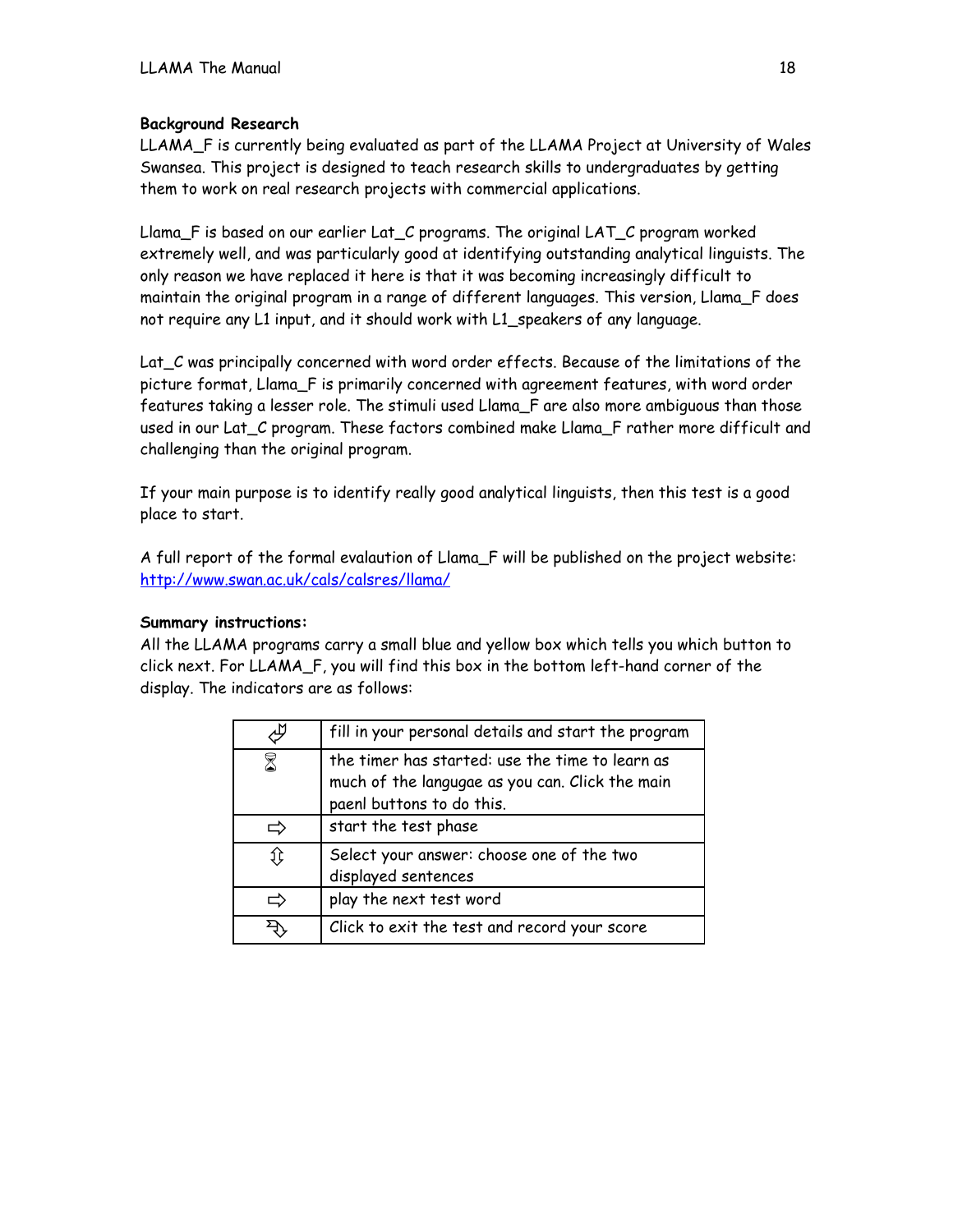# **8: The Llama DataReader**

## background

The Llama DataReader program is a small utility program that you may fiund useful if you are handling large amounts of data collected by the Llama programs.

All the Llama data is collected into a single text file, which you can read and print out using any word processor. The data is stored as an ASCII file. Each line in the file records one subtest taken by one testee. The Llama DataReader lets you gather together all the data generated by a single person.

Each test taker is idetified by a five letter code, called a Halter Code. This code consists of the first three letters of the test taker's family name, and the first two letters of their given name. Thus, Napoleon Bonaparte would be identified as BonNa. Maximilien Robespierre would be idetified as RobMa. These codes are normally sufficient to identify test takers uniquely in small groups. You may need to be careful if you hsave large numbers of test takers with the same family name. For example, Roger Jones, Robert Jones, Roland Jones and Robin Jones would all be assigned the code JonRo.

# **running Llama\_Rdr**

Click on the Llama\_Rdr icon. This will open the program window.

| <b>Llama Data Reader</b>                           |             |  |
|----------------------------------------------------|-------------|--|
| Llama_Rdr <sup>v2.0</sup>                          | _lognostics |  |
| llamadat.txt<br>test score date<br>name            |             |  |
|                                                    |             |  |
|                                                    |             |  |
|                                                    |             |  |
| Paul Meara<br>(c) 2003 University of Wales Swansea |             |  |

LlamaRdr will open a file called llamadat.txt by default. This is where the Llama data is normally stored. You can override this by entering a new file name, and clicking the button marked  $\sqrt{7}$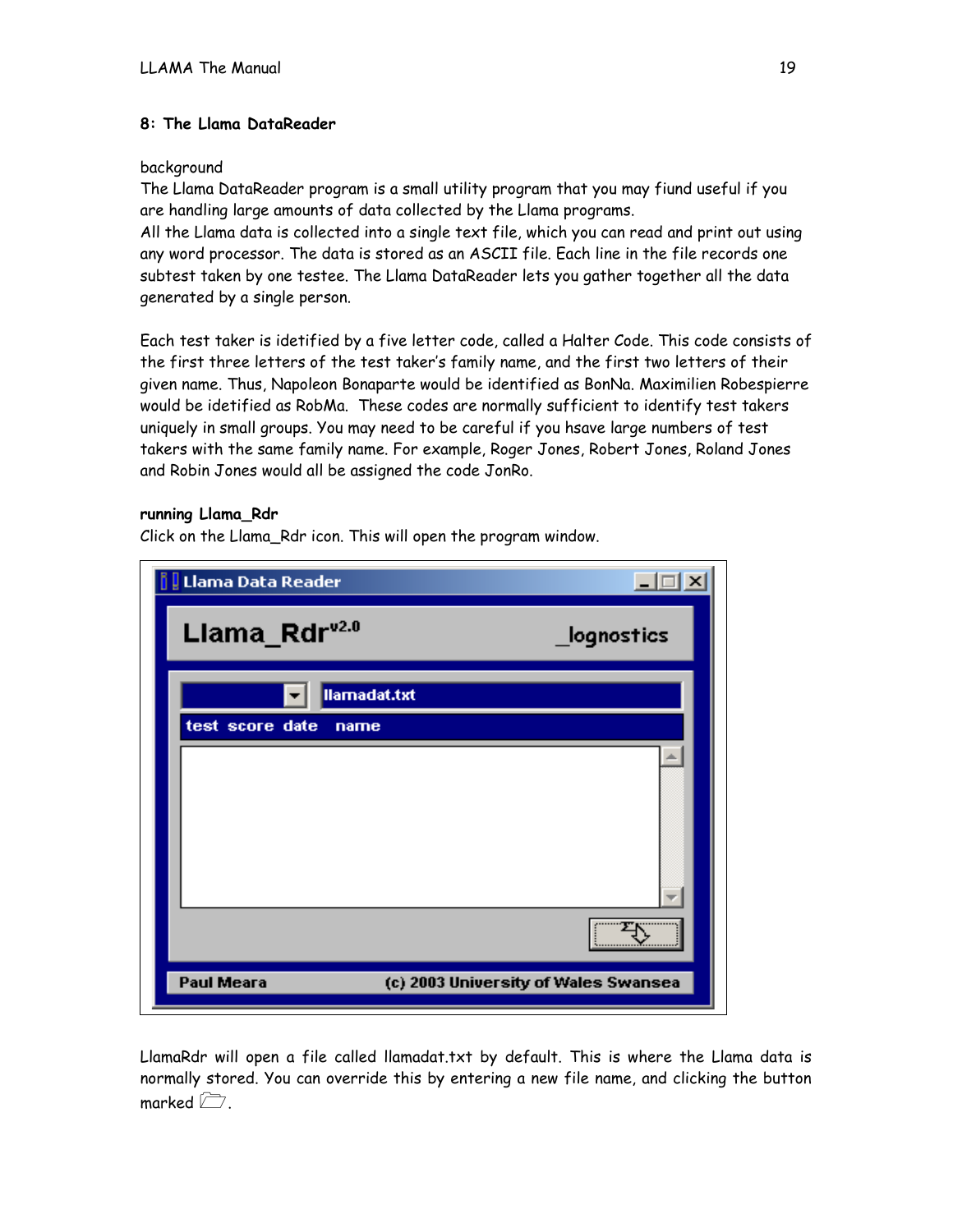Click on the drop down menu in the top left hand corner of the display. This menu will give you a complete list of all the test takers included in the main data file. Choose one of these codes by clicking on it. The program will the automatically display the test results for that person.

In the screen shot below, Maximilien Robespierre's data is displayed. Robespierre has a total of five tests. The scores he obtained and the date he took the test are shown on the screen. The screen showed that Robespierre actually took the Llama\_C test twice.

| . Llama Data Reader                                                                                                                                                                                                                               |  |  |
|---------------------------------------------------------------------------------------------------------------------------------------------------------------------------------------------------------------------------------------------------|--|--|
| Llama Rdr <sup>v2.0</sup><br>lognostics                                                                                                                                                                                                           |  |  |
| llamadat.txt<br>RobMa<br>test score date<br>name                                                                                                                                                                                                  |  |  |
| Llama_F 65: 06/01/1798 Maximilien Robespierre<br>Llama_B 85: 06/01/1798 Maximilien Robespierre<br>Llama_C 20: 06/01/1798 Maximilien Robespierre<br>Llama_D 25: 06/01/1798 Maximilien Robespierre<br>Llama_C 50: 10/01/1798 Maximilien Robespierre |  |  |
|                                                                                                                                                                                                                                                   |  |  |
| Paul Meara<br>(c) 2003 University of Wales Swansea                                                                                                                                                                                                |  |  |

Exit the test by clicking on the exit button  $\mathcal{D}$ .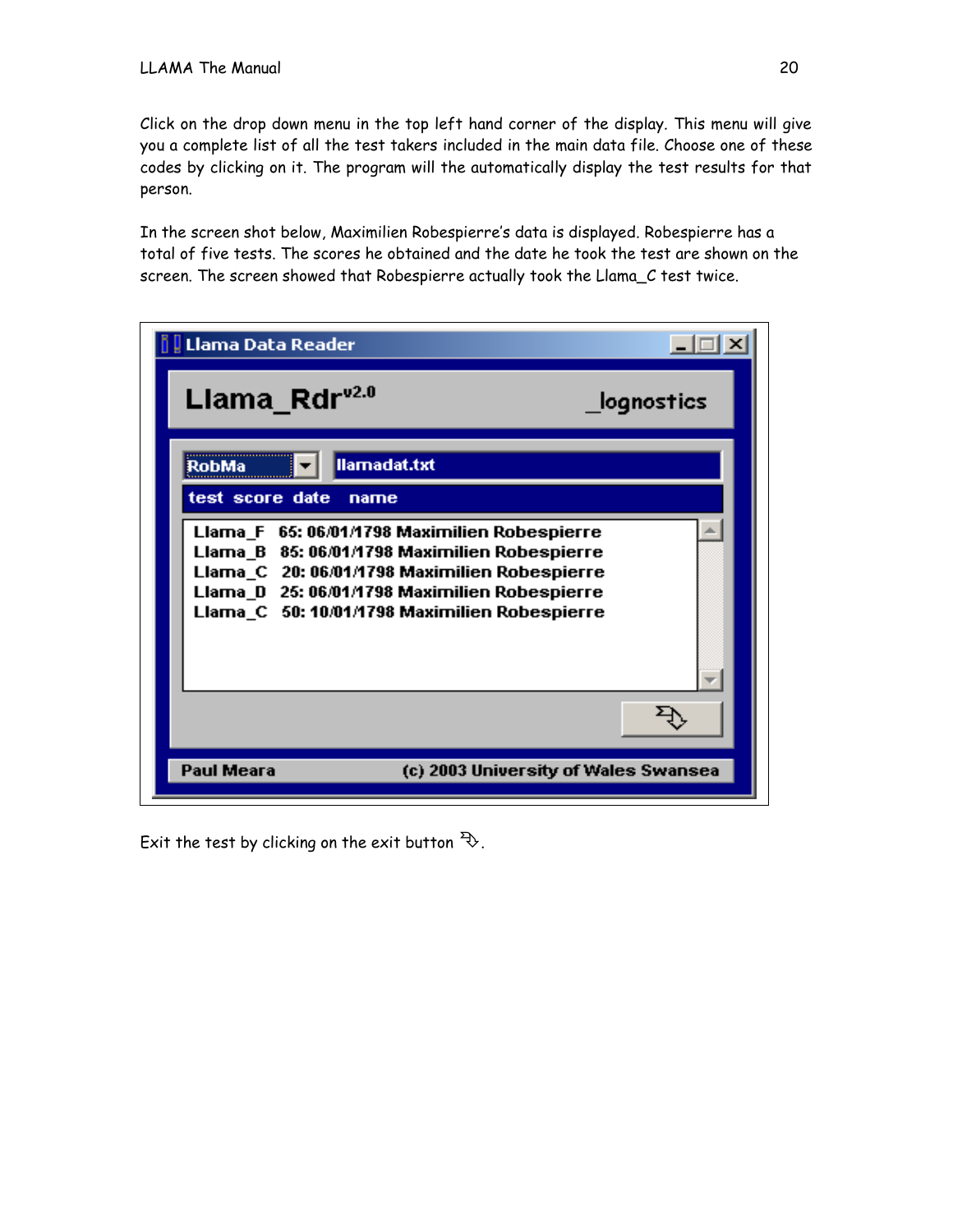#### **Notes and Caveats**

The development of the Llama tests was sponsored by **Comerint SpA in Kazakhstan.**

The Llama tests are provided free of charge to bonafide researchers. If you find them useful, then please consider joining the Swansea Research Club. This will give you privileged access to other material that we have developed in the area of vocabulary testing.

**The Llama tests are provided on the strict understanding that the authors accept no liability of any kind for any damages arising out of the use of the tests. The materials provided to you are exploratory versions of on-going research, and they should NOT be used in high-stakes situations where accuracy and reliability are at a premium. By installing these programs on your computer, you are agreeing to this condition.**

The programs should work trouble-free once they are installed. If you have problems, then contact [p.m.meara@swansea.ac.uk.](mailto:p.m.meara@swansea.ac.uk)

We will make every effort to resolve your technical problems, but please bear in mind that we are not in a position to offer a 24 hour technical back-up service.

## **Technical Notes**

The Llama tests are written in Delphi 6.

The programs are designed to work on stand-alone desk-top computers. They have not been extensively tested on networks. Any feeddback on how the tests perform in these environments would be gratefully received.